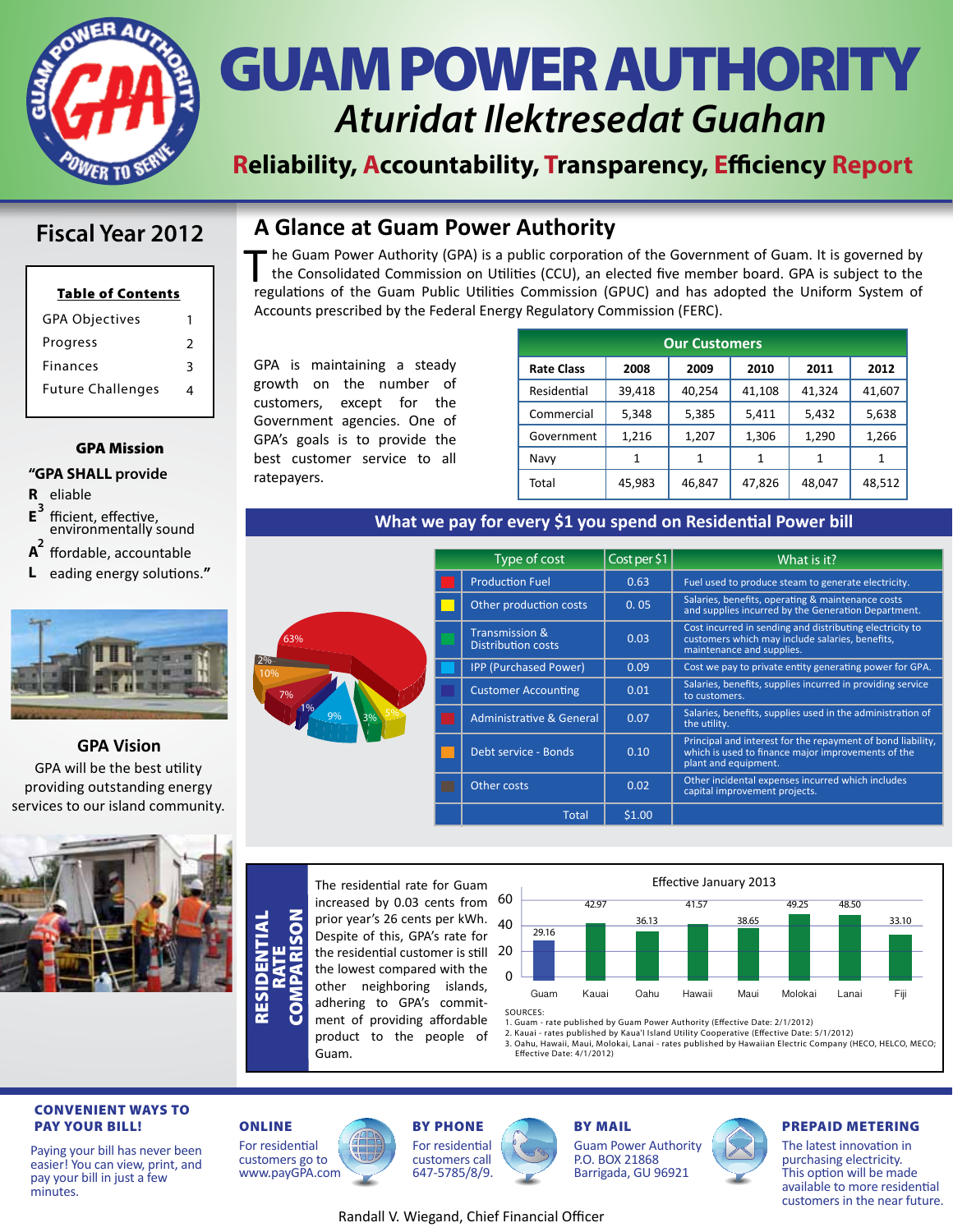## GPA PROGRESS

| <b>CRITICAL SUCCESS</b><br><b>FACTORS</b>                                      | <b>METRICS</b>                                                                                                                                                                                                                                                                                                                         | <b>PROGRESS IN FY 2012</b>                                                                                                                                                                                                                                                                                                                                                                                                                                                                                                                                                                          |
|--------------------------------------------------------------------------------|----------------------------------------------------------------------------------------------------------------------------------------------------------------------------------------------------------------------------------------------------------------------------------------------------------------------------------------|-----------------------------------------------------------------------------------------------------------------------------------------------------------------------------------------------------------------------------------------------------------------------------------------------------------------------------------------------------------------------------------------------------------------------------------------------------------------------------------------------------------------------------------------------------------------------------------------------------|
| <b>Commitment to</b><br><b>Product Affordability</b>                           | 1. Improve system heat rate.<br>2. Increase unit availability.<br>3. Implement integrated resource plan<br>such as renewable, Demand Side<br>Management (DSM), Liquefied Natural<br>Gas (LNG) and others.<br>4. Reduce line losses and revenue losses.<br>5. Meet efficiency measures set by the<br>American Public Power Association. | Fuel hedging contracts are in place. GPA has received \$5M in 2012 from Fuel<br>Hedging gain, which effectively reduced the cost of fuel with the same amount.<br>Two renewable energy contracts totaling 35,000 kW were signed.<br>The Transmission and Distribution losses continues to be maintained at 6.5%.<br>The savings of \$10M annually on debt service payments resulted in a roll back<br>credit to the ratepayers. The rollback credit took effect December 1, 2012.                                                                                                                   |
| <b>Superior</b><br><b>Customer</b><br><b>Service</b>                           | 1. Sustained improvements of customer<br>satisfaction.<br>2. Enhance billing and payment<br>experience.<br>3. Increase overall satisfaction with GPA's<br>physical improvements.<br>4. Increase call center effectiveness.                                                                                                             | A Customer Focus committee was established to drive improvements in<br>customer service both internal and external. Representatives from each<br>section, called "Champions", were chosen. Their task is to identify obstacles<br>in providing excellent service to the section's customers and assist in finding<br>solutions to correct and eliminate the obstacles. The champions report to<br>the committee, which facilitate Authority-wide improvements.<br>The telephone system was upgraded to provide features focusing on<br>customer satisfaction.<br>Extended hours are being proposed. |
| High<br>System<br>Reliability                                                  | 1. Improve T&D reliability indices.<br>2. Meet or exceed generation reliability<br>expectations.                                                                                                                                                                                                                                       | The average outage duration for each customer served decreased 46% from<br>521 to 283 minutes (System Average Interruption Duration Index). The<br>average number of interruptions that a customer experienced increased<br>slightly from 8.3 in 2011 to 9.04 in 2012.                                                                                                                                                                                                                                                                                                                              |
| <b>Financially Sound and Stable</b>                                            | 1. Achieve 120 days unrestricted cash.<br>2. Obtain "A" or equivalent rating from all<br>rating agencies.<br>3. Achieve 1.75x debt service coverage.                                                                                                                                                                                   | 1. As of 09/30/12, GPA achieved 46 days unrestricted cash.<br>2. Currently at investment grade with Moody's, upgraded from Ba1 to Baa3<br>3. Debt service coverage ratio is currently at 2.13x per Bond Covenant. GPA<br>refinanced the 1993 and 1999 bonds resulting in annual savings of \$10M.                                                                                                                                                                                                                                                                                                   |
| <b>Commitment to</b><br>Workforce<br>development and<br>outstanding leadership | 1. Complete workforce planning.<br>2. Improve on leadership characteristics.<br>3. Increase<br>safety<br>awareness<br>and<br>enhance safety practices.                                                                                                                                                                                 | Applicable trainings are provided to all employees, most of them mandatory.<br>Employee recognitions, Annual Service, Mag Pro awards are in place. The<br>Authority was recognized in 2012 for "The Largest Agency of the Year Award."                                                                                                                                                                                                                                                                                                                                                              |
| Optimize the use of<br>technology                                              | 1. Evaluate return on investment for<br>Information Technology (IT) projects.<br>2. Automate manual processes.                                                                                                                                                                                                                         | A new software for the Customer Information system is due for implementa-<br>tion by late FY13 or early FY14. A new financial software package is on the<br>planning stage and will start its implementation by FY15. Smart Grid projects<br>will be completed by December 2013.                                                                                                                                                                                                                                                                                                                    |



*We want to hear from you! Let us know what information you want to see next time. Please contact Mr. Randall Wiegand, CFO at (671) 648-3066*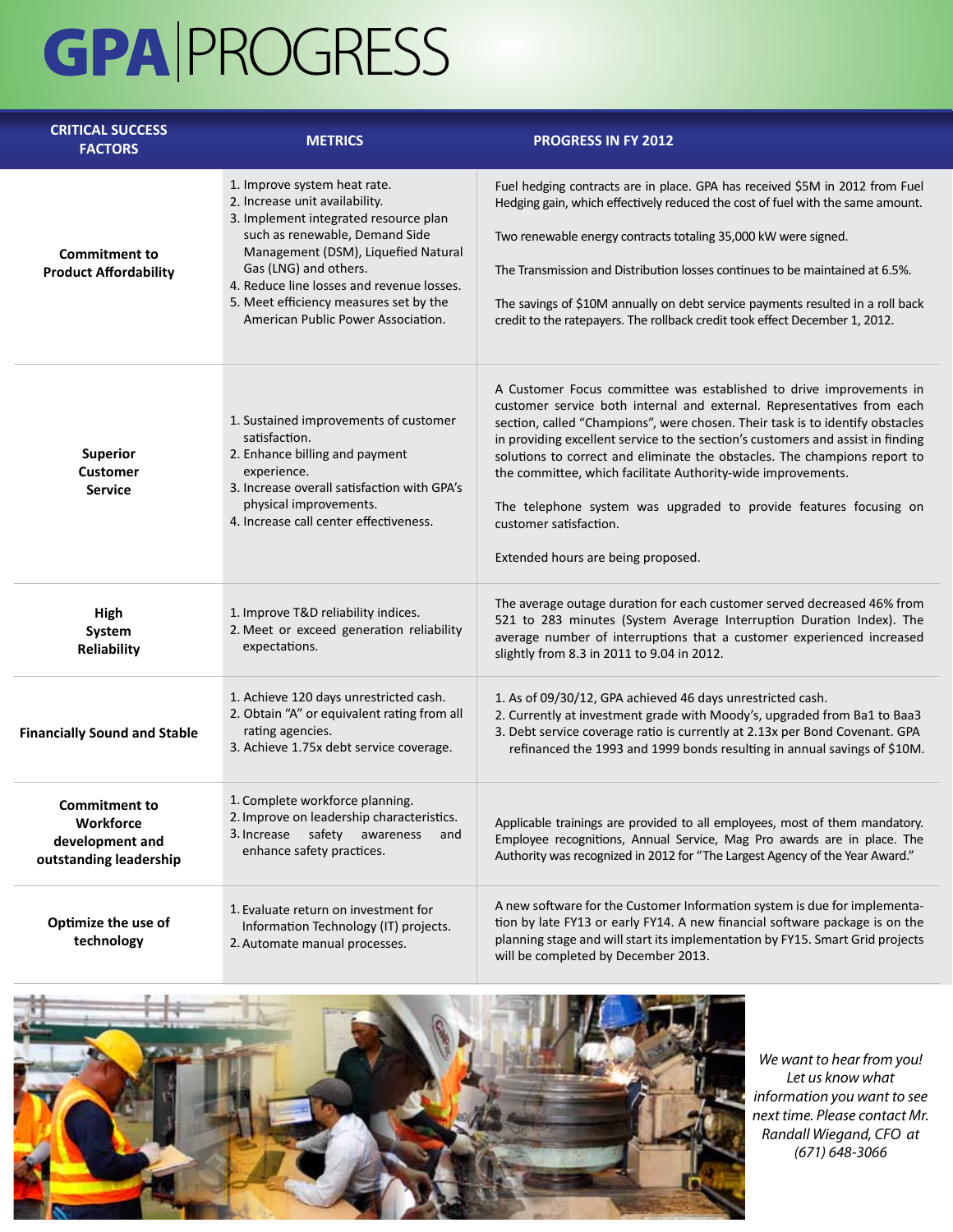## **GPA FINANCES**

| <b>Type</b>  | 2008    | 2009    | 2010    | 2011    | 2012    | ℅    |
|--------------|---------|---------|---------|---------|---------|------|
| Residential  | 101,513 | 103,972 | 101,892 | 112,320 | 122,261 | 27%  |
| Commercial   | 146,910 | 147,653 | 139,409 | 148,799 | 165,924 | 36%  |
| Government   | 52,989  | 55,005  | 54,466  | 58,864  | 63,893  | 14%  |
| Navy         | 67,546  | 81,373  | 69,123  | 71,893  | 86,033  | 19%  |
| Other        | 25,188  | 7,205   | 3,848   | 12,658  | 16,888  | 4%   |
| <b>Total</b> | 394,146 | 395.208 | 368.738 | 404,534 | 454,999 | 100% |

**2012 Revenues (in thousands)**



The % column represents the revenues for each type as a percent of the total revenues for 2012. One reason for the increase in revenue for 2012 as compared to 2011 is the increase in the price of fuel, which is one component of the revenue structure. Another factor is the increase approved by the GPUC in the non-fuel rates. The US Navy signed a 10-year customer service agreement contract with GPA essentially guaranteeing revenues from the Department of Defense.

|                                 | <b>Description</b>                              | 2008    | 2009    | 2010    | 2011    | 2012    | $\frac{9}{6}$ |
|---------------------------------|-------------------------------------------------|---------|---------|---------|---------|---------|---------------|
|                                 | <b>Production Fuel</b>                          | 237,063 | 254,372 | 219,862 | 243,711 | 288,602 | 63.1%         |
| 2012 Expenses<br>(in thousands) | <b>IPP and Other</b><br><b>Production Costs</b> | 38,966  | 43,812  | 43,154  | 40,545  | 44,928  | 9.8%          |
|                                 | Transmission and<br>Distribution                | 10,284  | 11,141  | 11,228  | 12.241  | 12,717  | 2.8%          |
|                                 | Administrative &<br>General                     | 25,154  | 26,682  | 27,584  | 30,432  | 31,378  | 6.9%          |
|                                 | Customer<br>Accounting                          | 3,899   | 3,819   | 4,076   | 4,454   | 5,031   | 1.1%          |
|                                 | Depreciation &<br>Amortization                  | 27,170  | 27,597  | 28,443  | 26,122  | 28,955  | 6.3%          |
|                                 | Interest & Other<br>Expenses                    | 41,245  | 41,797  | 42,129  | 48,066  | 45,730  | 10.0%         |
|                                 | <b>Total</b>                                    | 383.781 | 409,220 | 376,476 | 405,571 | 457,341 | 100%          |

The % column represents the expenses for each type as a percent of the total expenses for 2012. Production fuel, which is also a component of the rate structure, constitutes 63.1% of the total costs for the year.

| ۴<br>$\bullet$ | ſ<br>Ò<br>s |
|----------------|-------------|
|                |             |

| <b>SOURCES</b>                                                                                                                  |
|---------------------------------------------------------------------------------------------------------------------------------|
| Cash received from customers<br>Interest on investments<br>Receipts from Federal Government<br>Self insurance proceeds<br>Total |

All financial activities of GPA are in line with the Mission, Vision and Goals established by the Authority. GPA's financial statements for Fiscal Year 2012 received a clean opinion from the auditors of Deloitte & Touche.

A comprehensive financial statement of GPA may be viewed online at www.guampowerauthority.com